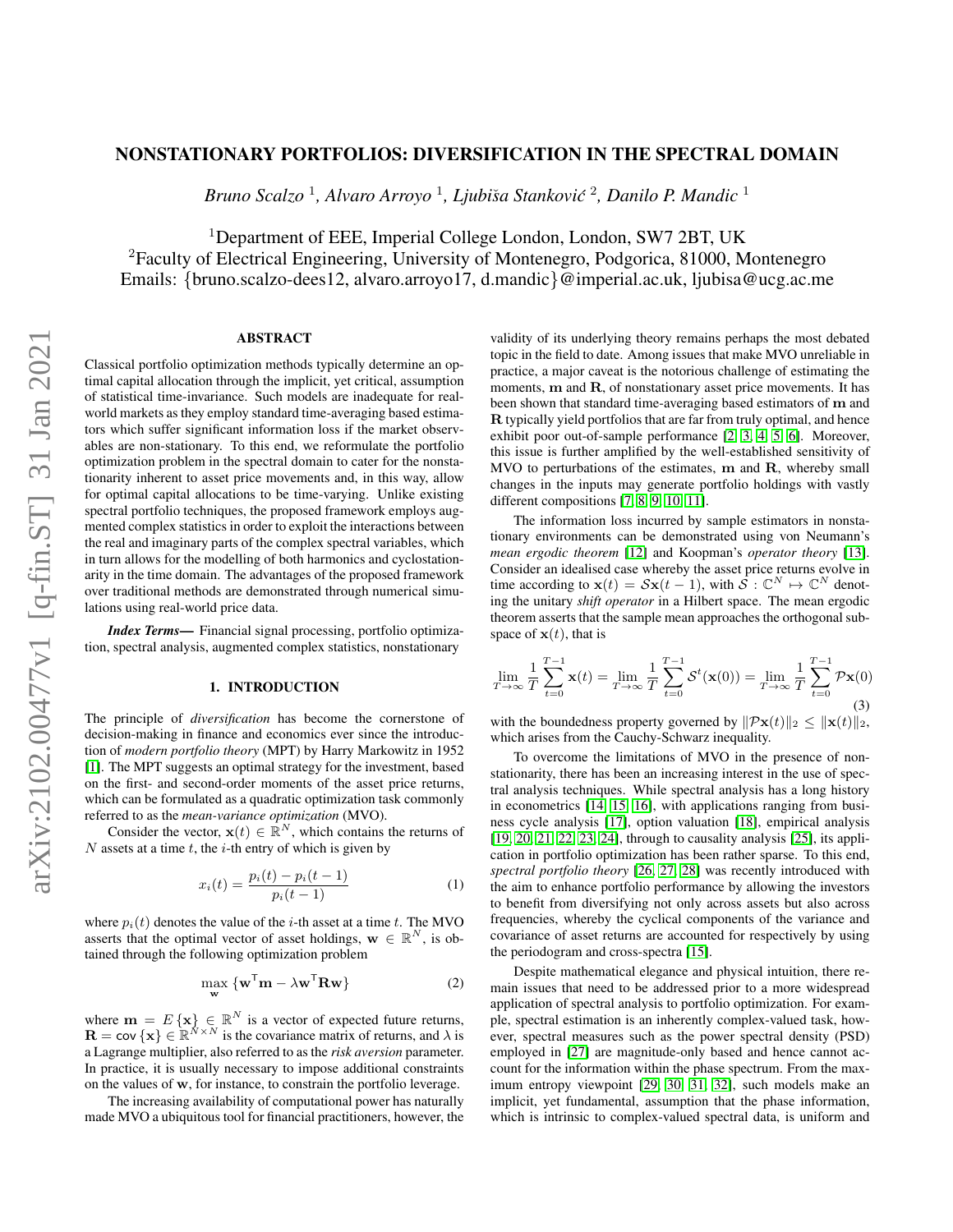thus not informative. Mathematically, this is equivalent to asserting that the variable is wide-sense stationary in the time domain [\[33\]](#page-4-32). Furthermore, spectral measures such as the PSD are absolute (or non-centred) spectral moments and hence cannot distinguish between the information attributed by the spectral mean from that by the spectral covariance, yet these designate respectively the harmonics and cyclostationarity in the time domain.

To this end, we formulate a spectral portfolio theory using a class of spectral estimators for nonstationary signals, whereby the harmonic and cyclostationary time-domain signal properties are designated respectively by the mean and covariance of the associated spectral representation. Unlike existing methods, the proposed spectral portfolio framework is intrinsically complex-valued and thus benefits from augmented complex statistics [\[34,](#page-4-33) [35,](#page-4-34) [33\]](#page-4-32) in order to allow for a precise description of the interaction between the real and imaginary parts of complex spectral variables, and thus of the time-phase alignment. In this way, the proposed approach is shown to enable creation of time-varying capital allocation schemes. The advantages of the proposed framework over traditional methods are demonstrated through simulations based on real-world price data.

### 2. A CLASS OF NONSTATIONARY SIGNALS

We begin by consider a real-valued signal,  $\mathbf{x}(t) \in \mathbb{R}^N$ , which admits the following time-frequency expansion [\[36,](#page-4-35) [35\]](#page-4-34)

<span id="page-1-2"></span>
$$
\mathbf{x}(t) = \int_{-\infty}^{\infty} e^{\jmath\omega t} \mathbf{x}(t, \omega) \, d\omega \tag{4}
$$

where  $x(t, \omega) \in \mathbb{C}^N$  is the realisation of a random spectral process at an angular frequency,  $\omega$ , and time instant, t. The Hermitian symmetry,  $\mathbf{x}^*(t, \omega) = \mathbf{x}(t, -\omega)$ , holds so that  $\mathbf{x}(t)$  is real-valued.

To cater for a broad variety of deterministic and stochastic timedomain signals, the spectral process is assumed to be multivariate general complex Gaussian distributed [\[37\]](#page-4-36), i.e.  $x(t, \omega)$  follows the linear model

$$
\mathbf{x}(t,\omega) = \mathbf{m}(\omega) + \mathbf{s}(t,\omega) \tag{5}
$$

where  $s(t, \omega) \in \mathbb{C}^N$  is a zero-mean stochastic process, while the *spectral mean*,  $m(\omega) \in \mathbb{C}^N$ , defined as

<span id="page-1-0"></span>
$$
\mathfrak{m}(\omega) = E\left\{ \mathbf{x}(t, \omega) \right\} \tag{6}
$$

is time-invariant. The *spectral covariance* and *spectral pseudocovariance* are also time-invariant and defined respectively as

$$
\mathbb{R}(\omega) = \text{cov}\left\{\mathbf{x}(t,\omega)\right\} = E\left\{\mathbf{s}(t,\omega)\mathbf{s}^{\mathsf{H}}(t,\omega)\right\} \tag{7}
$$

$$
\mathbb{P}(\omega) = \text{pcov}\left\{\mathbf{x}(t,\omega)\right\} = E\left\{\mathbf{s}(t,\omega)\mathbf{s}^{\mathsf{T}}(t,\omega)\right\} \tag{8}
$$

where the bound  $\|\mathbb{P}(\omega)\|_2 \leq \|\mathbb{R}(\omega)\|_2$  holds, by virtue of the Cauchy-Schwarz inequality.

As with multivariate complex variables in general, the spectral process admits a compact *augmented representation* of the form

$$
\underline{\mathbf{x}}(t,\omega) = \left[\begin{array}{c} \mathbf{x}(t,\omega) \\ \mathbf{x}^*(t,\omega) \end{array}\right] \in \mathbb{C}^{2N} \tag{9}
$$

which compactly parametrizes the pdf of  $x(t, \omega)$  as follows [\[37\]](#page-4-36)

$$
p(\underline{\mathbf{x}},t,\omega) = \frac{\exp\left[-\frac{1}{2}(\underline{\mathbf{x}}(t,\omega) - \underline{\mathbf{m}}(\omega))^\mathsf{H}\underline{\mathbf{R}}^{-1}(\omega)(\underline{\mathbf{x}}(t,\omega) - \underline{\mathbf{m}}(\omega))\right]}{\pi^N \det^{\frac{1}{2}}(\underline{\mathbf{R}}(\omega))}
$$
(10)

with

$$
\underline{\mathbf{m}}(\omega) = E\left\{ \underline{\mathbf{x}}(t,\omega) \right\} = \begin{bmatrix} \mathbf{m}(\omega) \\ \mathbf{m}^*(\omega) \end{bmatrix}
$$
(11)

$$
\underline{\mathbb{R}}(\omega) = \text{cov}\left\{\underline{\mathbb{x}}(t,\omega)\right\} = \begin{bmatrix} \mathbb{R}(\omega) & \mathbb{P}(\omega) \\ \mathbb{P}^*(\omega) & \mathbb{R}^*(\omega) \end{bmatrix} \tag{12}
$$

being respectively the *augmented* spectral mean and covariance. Therefore,  $x(t, \omega)$  is said to be distributed according to

$$
\underline{\mathbf{x}}(t,\omega) \sim \mathcal{CN}\left(\underline{\mathbf{m}}(\omega), \underline{\mathbf{R}}(\omega)\right) \tag{13}
$$

Furthermore, if the time-frequency representations exhibit *nonorthogonal bin-to-bin increments*, then it is necessary to also consider the following *dual-frequency statistics* (for  $\omega \neq \nu$ )

$$
\mathbb{R}(\omega,\nu) = \text{cov}\left\{\mathbf{x}(t,\omega),\mathbf{x}(t,\nu)\right\} = E\left\{\mathbf{s}(t,\omega)\mathbf{s}^{\mathsf{H}}(t,\nu)\right\} \quad (14)
$$

$$
\mathbb{P}(\omega,\nu) = \text{pcov}\left\{ \mathbf{x}(t,\omega), \mathbf{x}(t,\nu) \right\} = E\left\{ \mathbf{s}(t,\omega) \mathbf{s}^{\mathsf{T}}(t,\nu) \right\} \quad (15)
$$

which are referred to respectively as the *dual-frequency spectral covariance* and *dual-frequency spectral pseudo-covariance*. These exhibit the following properties

$$
\mathbb{R}(\omega,\nu) = \mathbb{R}^*(\nu,\omega) \tag{16}
$$

$$
\mathbb{P}(\omega,\nu) = \mathbb{P}(\nu,\omega) \tag{17}
$$

$$
\|\mathbb{P}(\omega,\nu)\|_2 \le \|\mathbb{R}(\omega,\nu)\|_2 \le \|\mathbb{R}(\omega)\|_2 \|\mathbb{R}(\nu)\|_2 \tag{18}
$$

owing to the Cauchy-Schwarz inequality [\[35\]](#page-4-34).

<span id="page-1-5"></span>Remark 1. Notice that the spectral moments in [\(6\)](#page-1-0)-[\(8\)](#page-1-1) are *centred*, which contrasts the usual spectral statistics based on the *absolute* or *non-centred* moments as in [\[27\]](#page-4-26). It is therefore possible to express the standard PSD, denoted by  $\mathbb{R}(\omega)$ , in terms of the spectral mean and covariances as follows

$$
\tilde{\mathbb{R}}(\omega) = E\left\{ \mathbf{x}(t,\omega) \mathbf{x}^{\mathsf{H}}(t,\omega) \right\} = \mathbf{m}(\omega) \mathbf{m}^{\mathsf{H}}(\omega) + \mathbf{\mathbb{R}}(\omega) \qquad (19)
$$

This shows that the mean and covariance information become entangled when employing the absolute (non-centred) spectral statistics. This result also highlights that the power spectrum is inadequate for detecting harmonics in low signal-to-noise ratio environments, since  $\|\mathbb{R}(\omega)\| \gg \|\mathfrak{m}(\omega)\|^2$ . The PSD of the harmonics would therefore be dominated by the power associated with the noise, thereby rendering the harmonic indistinguishable from the noise.

<span id="page-1-1"></span>The linearity property of the Fourier transform in [\(4\)](#page-1-2) dictates that if the spectral processes are multivariate complex Gaussian distributed, that is,  $\underline{\mathbf{x}}(t,\omega) \sim \mathcal{CN}(\underline{\mathbf{m}}(\omega), \underline{\mathbf{R}}(\omega))$ , then their timedomain counterpart,  $\mathbf{x}(t)$ , is also multivariate Gaussian distributed, since a linear function of Gaussian random variables is also Gaussian distributed. The signal,  $x(t)$ , is thus distributed according to

$$
\mathbf{x}(t) \sim \mathcal{N}\left(\mathbf{m}(t), \mathbf{R}(t)\right) \tag{20}
$$

where  $\mathbf{m}(t) \in \mathbb{R}^N$  and  $\mathbf{R}(t) \in \mathbb{R}^{N \times N}$  are the time-varying mean vector and covariance matrix, defined respectively as

$$
\mathbf{m}(t) = E\left\{ \mathbf{x}(t) \right\} \tag{21}
$$

<span id="page-1-4"></span><span id="page-1-3"></span>
$$
\mathbf{R}(t) = \mathbf{cov}\left\{\mathbf{x}(t)\right\} \tag{22}
$$

which are a function of the introduced spectral statistics, as is shown next.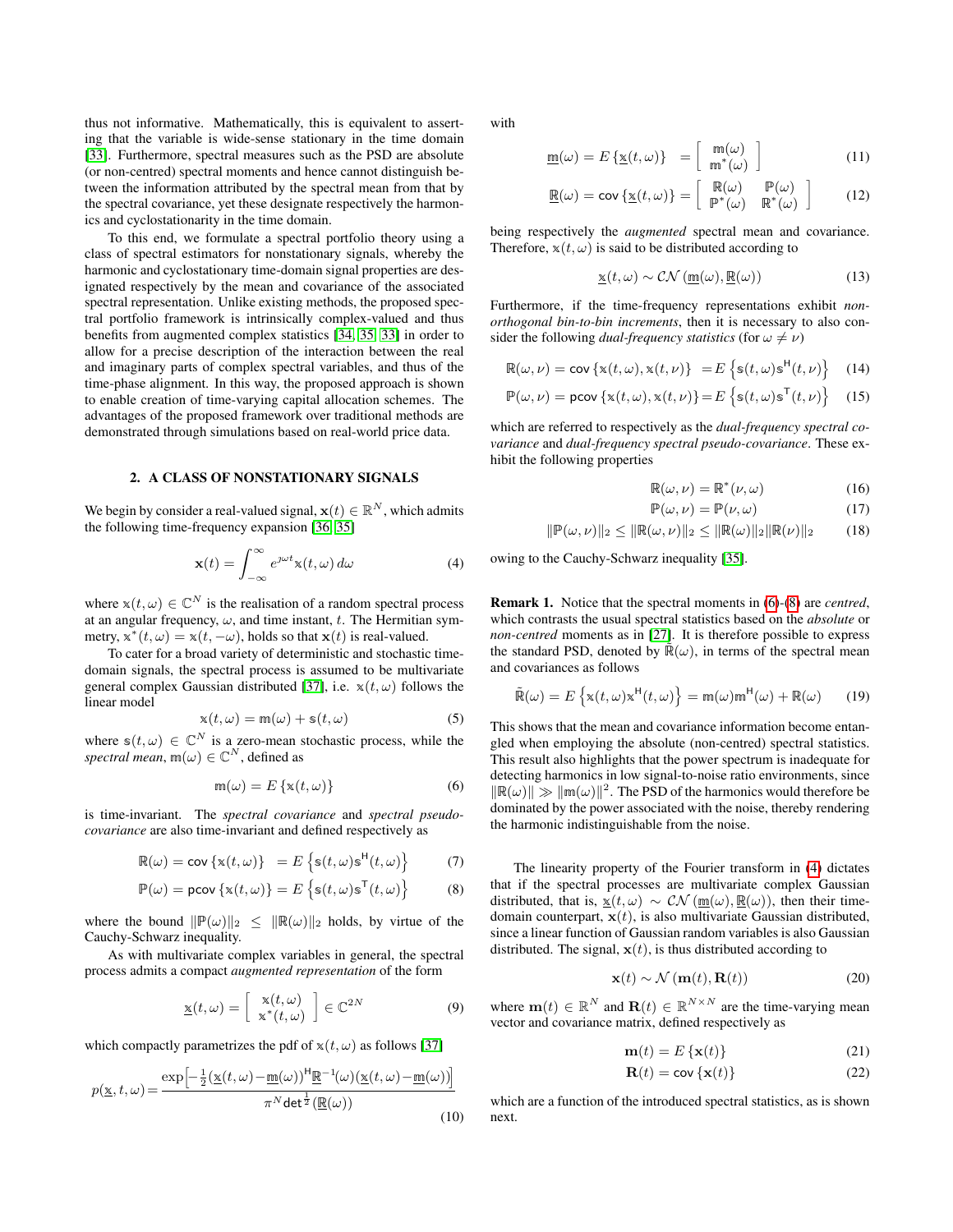### 2.1. Mean

From [\(21\)](#page-1-3), consider a statistical expectation of the spectral expansion of  $x(t)$ , as in [\(4\)](#page-1-2), to yield

$$
\mathbf{m}(t) = E\left\{ \mathbf{x}(t) \right\} = \int_{-\infty}^{\infty} e^{j\omega t} E\left\{ \mathbf{x}(t,\omega) \right\} d\omega = \int_{-\infty}^{\infty} e^{j\omega t} \mathbf{m}(\omega) d\omega \tag{23}
$$

Therefore, the time-varying mean of  $x(t)$  is a multivariate realvalued *harmonic* signal. Notice that for  $\omega = 0$ , the signal reduces to a multivariate DC component.

### 2.2. Covariance

Following from the relation in [\(22\)](#page-1-4), and upon introducing the centred signal,  $s(t) = x(t) - m(t)$ , consider the covariance of the spectral expansion of  $x(t)$ , as in [\(4\)](#page-1-2), to obtain

$$
\mathbf{R}(t) = \mathbf{cov} \{ \mathbf{x}(t) \} = E \left\{ \mathbf{s}(t) \mathbf{s}^{\mathsf{T}}(t) \right\}
$$

$$
= \int_{-\infty}^{\infty} \int_{-\infty}^{\infty} e^{j(\omega - \nu)t} \mathbb{R}(\omega, \nu) + e^{j(\omega + \nu)t} \mathbb{P}(\omega, \nu) \, d\omega d\nu \tag{24}
$$

Therefore, the time-varying covariance of  $x(t)$  consists of a sum of *cyclostationary* components, each modulated at an angular frequency,  $\omega$ .

Example 1. With reference to Remark [1,](#page-1-5) we next demonstrate the benefits of employing the proposed centred spectral moments over the legacy absolute second-order spectral moments (power spectrum and complementary spectrum). Consider a single realisation of a univariate general nonstationary signal in Figure [1\(a\).](#page-2-0) The signal consists of two harmonics at different angular frequencies embedded in general cyclostationary noise (shown in Figure [1\(b\)\)](#page-2-0). Observe that the signal constituents are completely *identifiable* when employ-ing the centred spectral moments in Figure [1\(c\),](#page-2-0) whereby: (i)  $M(\omega)$ designates the harmonics; (ii)  $R(\omega)$  designates the WSS component; and (iii)  $P(\omega)$  designates the degree of cyclostationarity. In contrast, the absolute second-order moment (PSD),  $\tilde{R}(\omega)$ , cannot distinguish between the harmonic and stochastic components, as shown in Figure  $1(d)$ .

<span id="page-2-0"></span>

Fig. 1: Spectral analysis of a real-valued nonstationary signal. (a) A single realisation. (b) The constituents of the signal in (a). (c) The centred spectral moments. (d) The absolute spectral moments.

### 3. COMPACT SPECTRAL REPRESENTATION

Consider a nonstationary signal which exhibits a discrete frequency spectrum, consisting of M frequency bins,  $\boldsymbol{\omega} = [\omega_1, ..., \omega_M]$ T . The discrete spectral expansion of  $x(t)$  in [\(4\)](#page-1-2) therefore becomes

<span id="page-2-1"></span>
$$
\mathbf{x}(t) = \frac{1}{\sqrt{2M}} \sum_{m=1}^{M} \left( e^{\jmath \omega_m t} \mathbf{x}(t, \omega_m) + e^{-\jmath \omega_m t} \mathbf{x}^*(t, \omega_m) \right)
$$
 (25)

Remark 2. Unlike the conventional DFT, the normalization by the constant,  $\frac{1}{\sqrt{2M}}$  in [\(25\)](#page-2-1), provides a rigorous mapping of coordinates from the time-domain to the time-frequency domain through a pure rotation in the complex plane, thus preserving both the desired orthogonality and norm properties [\[38\]](#page-4-37).

To facilitate the analysis in this work, we express [\(25\)](#page-2-1) in the following compact form

<span id="page-2-3"></span>
$$
\mathbf{x}(t) = \underline{\mathbf{\Phi}}(t, \omega) \underline{\mathbf{x}}(t, \omega) \tag{26}
$$

where  $\underline{\mathbf{\Phi}}(t,\omega) \in \mathbb{C}^{N \times 2MN}$  is the *augmented spectral basis*, defined as

$$
\underline{\mathbf{\Phi}}(t,\omega) = \left[ \begin{array}{cc} \mathbf{\Phi}(t,\omega) & \mathbf{\Phi}^*(t,\omega) \end{array} \right] \tag{27}
$$

$$
\mathbf{\Phi}(t,\omega) = \frac{1}{\sqrt{2M}} \left[ e^{\jmath \omega_1 t} \mathbf{I}_N \quad \cdots \quad e^{\jmath \omega_M t} \mathbf{I}_N \right] \tag{28}
$$

with  $\mathbf{I}_N \in \mathbb{R}^{N \times N}$  being the identity matrix, and  $\underline{\mathbf{x}}(t, \boldsymbol{\omega}) \in \mathbb{C}^{2MN}$ the *augmented spectrum representation*, given by

<span id="page-2-2"></span>
$$
\underline{\mathbf{x}}(t,\boldsymbol{\omega}) = \begin{bmatrix} \mathbf{x}(t,\boldsymbol{\omega}) \\ \mathbf{x}^*(t,\boldsymbol{\omega}) \end{bmatrix}, \quad \mathbf{x}(t,\boldsymbol{\omega}) = \begin{bmatrix} \mathbf{x}(t,\omega_1) \\ \vdots \\ \mathbf{x}(t,\omega_M) \end{bmatrix}
$$
(29)

With the augmented spectrum representation,  $x(t, \omega)$  in [\(29\)](#page-2-2), it is now possible to jointly consider all of the dual-frequency spectral covariances in  $\omega$  through the proposed compact formulation. To see this, consider the following probabilistic model

$$
\underline{\mathbf{x}}(t,\omega) \sim \mathcal{CN}\left(\underline{\mathbf{m}}(\omega), \underline{\mathbf{R}}(\omega)\right) \tag{30}
$$

<span id="page-2-4"></span>
$$
\underline{\mathbf{m}}(\boldsymbol{\omega}) = E\left\{ \underline{\mathbf{x}}(t, \boldsymbol{\omega}) \right\}, \quad \underline{\mathbf{R}}(\boldsymbol{\omega}) = \text{cov}\left\{ \underline{\mathbf{x}}(t, \boldsymbol{\omega}) \right\} \tag{31}
$$

where  $\underline{m}(\omega) \in \mathbb{C}^{2MN}$  denotes the *augmented spectral mean*, defined as

$$
\underline{\mathbf{m}}(\boldsymbol{\omega}) = \left[ \begin{array}{c} \mathbf{m}(\boldsymbol{\omega}) \\ \mathbf{m}^*(\boldsymbol{\omega}) \end{array} \right], \qquad \mathbf{m}(\boldsymbol{\omega}) = \left[ \begin{array}{c} \mathbf{m}(\omega_1) \\ \vdots \\ \mathbf{m}(\omega_N) \end{array} \right] \qquad (32)
$$

and  $\mathbb{R}(\omega) \in \mathbb{C}^{2MN \times 2MN}$  denotes the *augmented spectral covariance*, given by

$$
\underline{\mathbb{R}}(\boldsymbol{\omega}) = \left[ \begin{array}{cc} \mathbb{R}(\boldsymbol{\omega}) & \mathbb{P}(\boldsymbol{\omega}) \\ \mathbb{P}^*(\boldsymbol{\omega}) & \mathbb{R}^*(\boldsymbol{\omega}) \end{array} \right] \tag{33}
$$

$$
\mathbb{R}(\omega) = \left[ \begin{array}{ccc} \mathbb{R}(\omega_1) & \cdots & \mathbb{R}(\omega_1, \omega_M) \\ \vdots & \ddots & \vdots \\ \mathbb{R}(\omega_1, \omega_2) & \cdots & \mathbb{R}(\omega_M) \end{array} \right] \tag{34}
$$

$$
\begin{bmatrix}\n\mathbb{R}(\omega_M, \omega_1) & \cdots & \mathbb{R}(\omega_M) \\
\mathbb{P}(\omega_1) & \cdots & \mathbb{P}(\omega_1, \omega_M)\n\end{bmatrix}
$$

$$
\mathbb{P}(\boldsymbol{\omega}) = \left[ \begin{array}{ccc} \vdots & \ddots & \vdots \\ \mathbb{P}(\omega_M, \omega_1) & \cdots & \mathbb{P}(\omega_M) \end{array} \right] \tag{35}
$$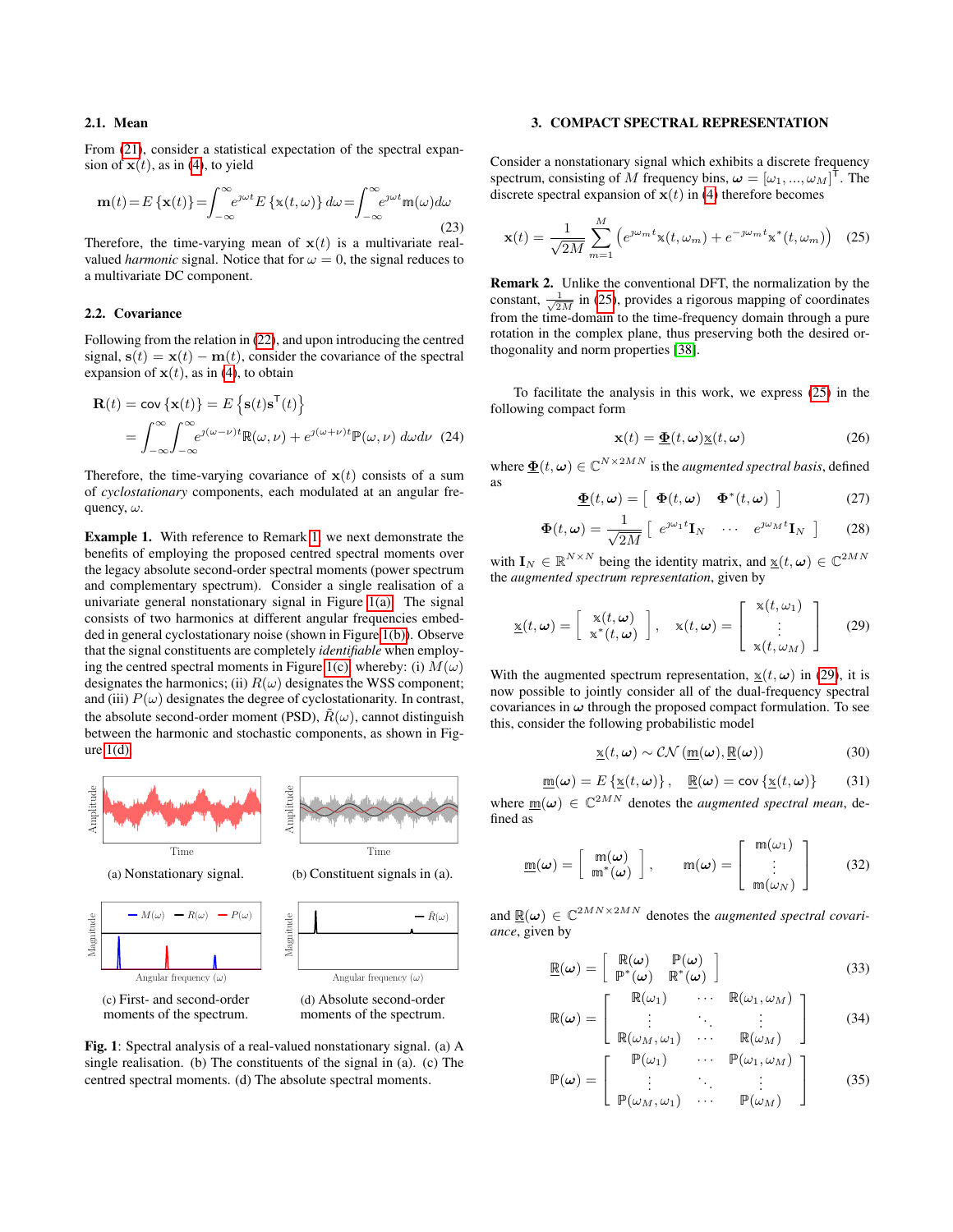To derive estimators of  $m(\omega)$  and  $\mathbb{R}(\omega)$ , we starting from the least squares (LS) estimate of  $x(t, \omega)$  based on [\(26\)](#page-2-3), that is

$$
\underline{\hat{\mathbf{x}}}(t,\omega) = \underline{\mathbf{\Phi}}^{+}(t,\omega)\mathbf{x}(t) \equiv \underline{\mathbf{\Phi}}^{H}(t,\omega)\mathbf{x}(t) \quad (36)
$$

with the symbol  $(\cdot)^+$  as the pseudo-inverse operator. Next, since  $\hat{\mathbf{x}}(t, \omega)$  is stationary in time and hence ergodicity applies, we can simply approximate the expectation operators in [\(31\)](#page-2-4) with the timeaverages, to obtain the following method of moment estimators

$$
\underline{\hat{\mathbf{m}}}(\boldsymbol{\omega}) = \frac{1}{T} \sum_{t=0}^{T-1} \underline{\boldsymbol{\Phi}}^{\mathsf{H}}(t, \boldsymbol{\omega}) \mathbf{x}(t)
$$
(37)  

$$
\underline{\hat{\mathbf{R}}}(\boldsymbol{\omega}) = \frac{1}{T} \sum_{t=0}^{T-1} \underline{\boldsymbol{\Phi}}^{\mathsf{H}}(t, \boldsymbol{\omega}) \hat{\mathbf{s}}(t) \hat{\mathbf{s}}^{\mathsf{T}}(t) \underline{\boldsymbol{\Phi}}(t, \boldsymbol{\omega})
$$
(38)

with  $\hat{\mathbf{s}}(t) = \mathbf{x}(t) - \hat{\mathbf{m}}(t) = \mathbf{x}(t) - \underline{\mathbf{\Phi}}(t, \omega) \hat{\mathbf{m}}(\omega)$ .

Remark 3. The estimator of m in [\(37\)](#page-3-0) is, in essence, the *discrete Fourier transform* (DFT) of  $\mathbf{x}(t)$ . Similarly, the estimator of  $\underline{\mathbb{R}}$  in [\(38\)](#page-3-1) is the power spectrum matrix of the centred variable,  $s(t)$ .

# 4. SPECTRAL PORTFOLIO OPTIMIZATION

We next derive a spectral portfolio optimization framework based on the considered class of nonstationary signals. While the standard MVO in [\(2\)](#page-0-0) operates in the time-domain and with a constant capital allocation, w, we instead consider optimizing the spectral content of the time-varying capital allocation,  $w(t)$ . This is made possible by considering the following spectral decomposition, as in [\(26\)](#page-2-3)

$$
\mathbf{w}(t) = \mathbf{\Phi}(t, \omega) \underline{\mathbf{w}}(\omega) \tag{39}
$$

In this way, the spectral MVO is formulated as

$$
\max_{\underline{w}(\omega)} \{ \underline{w}^H(\omega) \underline{m}(\omega) - \lambda \underline{w}^H(\omega) \underline{R}(\omega) \underline{w}(\omega) \} \qquad (40)
$$
  
s.t. 
$$
\underline{w}^H(\omega) \underline{R}(\omega) \underline{w}(\omega) = \sigma_0^2
$$

whereby we maximise the mean portfolio return based on the spectral mean, while constrain the variance of the portfolio to a target level,  $\sigma_0^2$ , based on the spectral covariance. Upon inspecting the stationary points of the objective function in [\(40\)](#page-3-2), we obtain the Lagrangian multiplier

$$
\lambda = \frac{1}{2\sigma_0} \sqrt{\underline{\mathfrak{m}}^{\mathsf{H}}(\omega) \underline{\mathbb{R}}^{-1}(\omega) \underline{\mathfrak{m}}(\omega)}
$$
(41)

which, in turn, yields the optimal augmented spectral weights

$$
\underline{\mathbf{w}}_{opt}(\boldsymbol{\omega}) = \frac{1}{2\lambda} \underline{\mathbb{R}}^{-1}(\boldsymbol{\omega}) \underline{\mathbf{m}}(\boldsymbol{\omega}) = \frac{\sigma_0 \underline{\mathbb{R}}^{-1}(\boldsymbol{\omega}) \underline{\mathbf{m}}(\boldsymbol{\omega})}{\sqrt{\underline{\mathbf{m}}^{\mathsf{H}}(\boldsymbol{\omega}) \underline{\mathbb{R}}^{-1}(\boldsymbol{\omega}) \underline{\mathbf{m}}(\boldsymbol{\omega})}} \quad (42)
$$

The optimal time-varying capital allocation can finally be retrieved through the augmented spectral basis, as in [\(26\)](#page-2-3), to yield

$$
\mathbf{w}_{opt}(t) = \mathbf{\Phi}(t, \omega) \underline{\mathbf{w}}_{opt}(\omega)
$$
 (43)

Remark 4. In contrast to the standard MVO in [\(2\)](#page-0-0), the proposed spectral portfolio framework allows for optimal time-varying capital allocation schemes. In this way, the investor is better positioned to exploit seasonal trends of asset prices, designated by the spectral mean,  $m(\omega)$ , and seasonal variations of the correlation between asset price movements, designated by the spectral covariance,  $\mathbb{R}(\omega)$ .

### 5. SIMULATIONS

The performance of the proposed spectral MVO was investigated using monthly historical price data comprising of the 23 commodity futures contracts constituting the Bloomberg Commodity Index, in the period 2010-01-01 to 2020-05-01. The data was split into: (i) the *in-sample* dataset (2010-01-01 to 2014-12-31) which was used to estimate the spectral moments,  $\underline{m}(\omega)$  and  $\underline{\mathbb{R}}(\omega)$ , and to compute the optimal spectral weights,  $\underline{w}(\omega)$ ; and (ii) the *out-sample* data (2015-01-01 to 2020-05-01), used to objectively quantify profitability of the asset allocation strategies. For simplicity, the frequencies chosen for  $\omega$  corresponded to periodicities of 1 year (A), 6 months (S) and 3 months (Q) (1 business quarter). The standard equally-weighted (EW) and MVO (MVO) portfolios were also simulated for comparison purposes, with the results displayed in Fig. [2.](#page-3-3)

<span id="page-3-1"></span><span id="page-3-0"></span>Observe from Fig. [2](#page-3-3) (a)–(b) that the proposed spectral MVO consistently delivered greater returns than the standard EW and MVO portfolios in the out-of-sample dataset, thereby attaining a higher *Sharpe ratio*, i.e. the ratio of the mean to the standard deviation of portfolio returns. Fig. [2](#page-3-3) (c) illustrates that by accounting for the augmented spectral information, the portfolio was better positioned to exploit time-dependent dynamics in the market, which contrasts classical approaches that assume a constant optimal allocation.

<span id="page-3-3"></span>

<span id="page-3-2"></span>

(c) Allocation to gold futures by month of the year.

Fig. 2: Investment performance for the standard MVO and the proposed spectral MVO, with varying frequency spectra,  $\omega$ . The target portfolio volatility,  $\sigma_0$ , was set to 1% per annum.

# 6. CONCLUSIONS

A spectral portfolio theory has been introduced which employs augmented complex statistics in order to account for the full interaction between the real and imaginary parts of the complex spectra of asset price movements. This has been shown to enable the optimal capital allocation to be time-varying, which allows for the modelling of both harmonics and cyclostationarity in asset returns. Simulations have demonstrated the advantages of the proposed framework over conventional portfolio techniques, including a full utilization of the variation of the mean and covariance of asset returns in time.